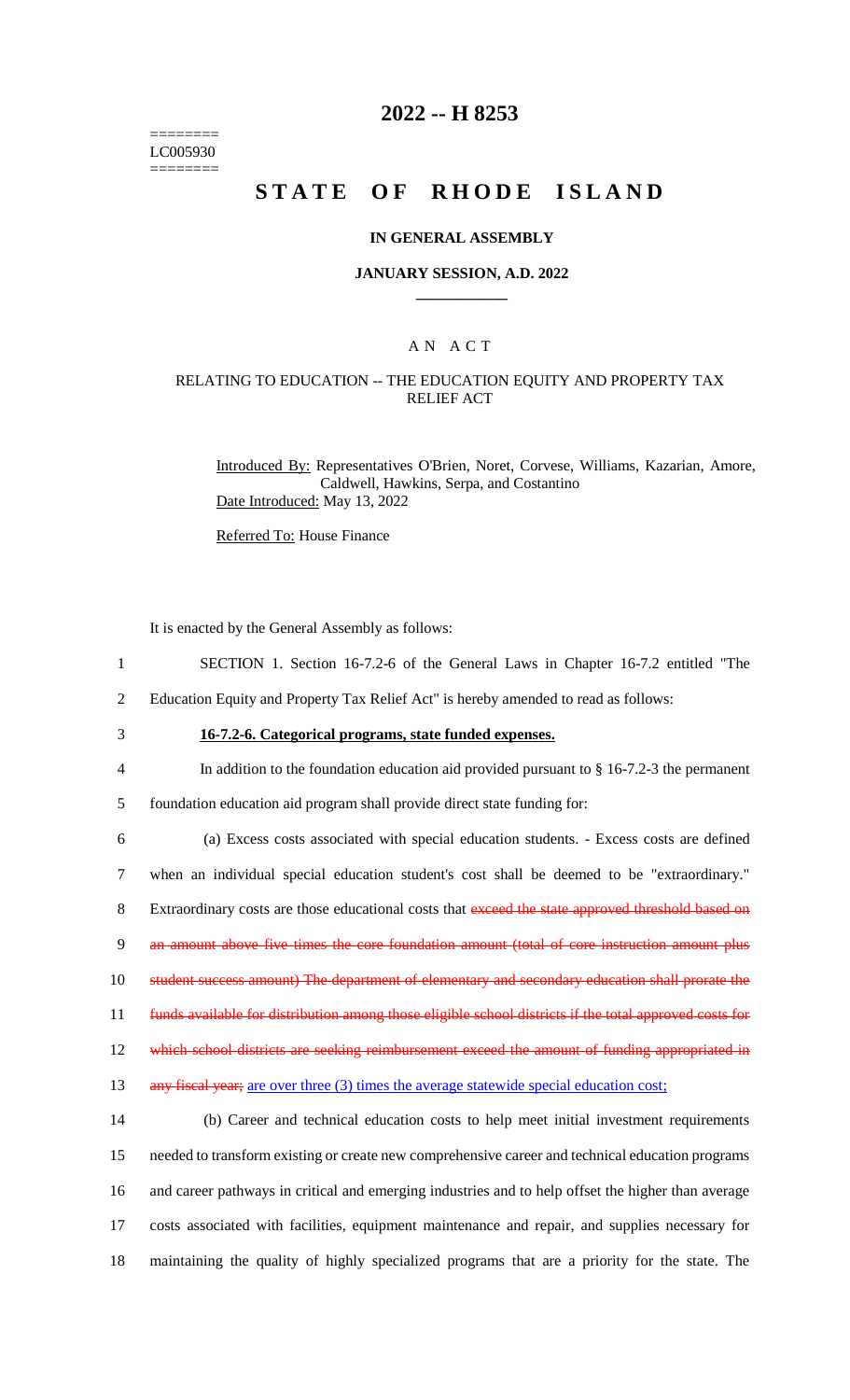department shall recommend criteria for the purpose of allocating any and all career and technical education funds as may be determined by the general assembly on an annual basis. The department of elementary and secondary education shall prorate the funds available for distribution among those eligible school districts if the total approved costs for which school districts are seeking reimbursement exceed the amount of funding available in any fiscal year;

 (c) Programs to increase access to voluntary, free, high-quality pre-kindergarten programs. The department shall recommend criteria for the purpose of allocating any and all early childhood program funds as may be determined by the general assembly;

 (d) Central Falls Stabilization Fund is established to assure that appropriate funding is available to support the community, including students from the community that attend the charter schools, Davies, and the Met Center pursuant to § 16-7.2-5, due to concerns regarding the city's capacity to meet the local share of education costs. This fund requires that education aid calculated pursuant to § 16-7.2-3 and funding for costs outside the permanent foundation education aid formula, including but not limited to transportation, facility maintenance, and retiree health benefits shall be shared between the state and the city of Central Falls. The fund shall be annually reviewed to determine the amount of the state and city appropriation. The state's share of this fund may be supported through a reallocation of current state appropriations to the Central Falls school district. At the end of the transition period defined in § 16-7.2-7, the municipality will continue its contribution pursuant to § 16-7-24; and

 (e) Excess costs associated with transporting students to out of district non-public schools and within regional school districts. (1) This fund will provide state funding for the costs associated with transporting students to out of district non-public schools, pursuant to title 16, Chapter 21.1. The state will assume the costs of non-public out-of-district transportation for those districts participating in the statewide system; and (2) This fund will provide direct state funding for the excess costs associated with transporting students within regional school districts, established pursuant to title 16, chapter 3. This fund requires that the state and regional school district share equally the student transportation costs net any federal sources of revenue for these expenditures. The department of elementary and secondary education shall prorate the funds available for distribution among those eligible school districts if the total approved costs for which school districts are seeking reimbursement exceed the amount of funding available in any fiscal year.

 (f) Public school districts that are regionalized shall be eligible for a regionalization bonus as set forth below.

 (1) As used herein, the term "regionalized" shall be deemed to refer to a regional school district established under the provisions of chapter 16-3 including the Chariho Regional School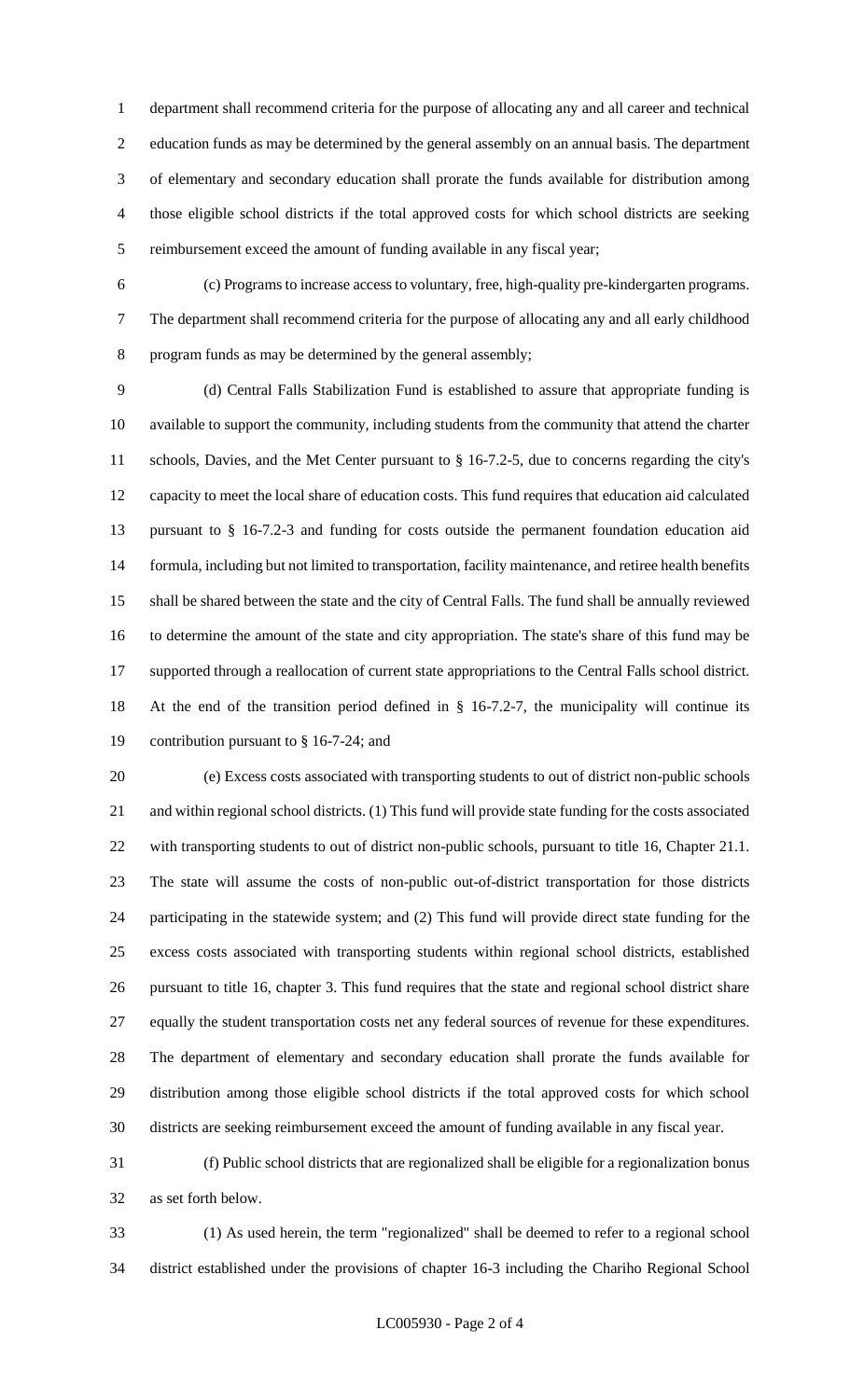district.

 (2) For those districts that are regionalized as of July 1, 2010, the regionalization bonus shall commence in FY 2012. For those districts that regionalize after July 1, 2010, the regionalization bonus shall commence in the first fiscal year following the establishment of a regionalized school district as set forth section 16-3, including the Chariho Regional School District.

 (3) The regionalization bonus in the first fiscal year shall be two percent (2.0%) of the state's share of the foundation education aid for the regionalized district as calculated pursuant to §§ 16-7.2-3 and 16-7.2-4 in that fiscal year.

 (4) The regionalization bonus in the second fiscal year shall be one percent (1.0%) of the state's share of the foundation education aid for the regionalized district as calculated pursuant to §§ 16-7.2-3 and 16-7.2-4 in that fiscal year.

(5) The regionalization bonus shall cease in the third fiscal year.

 (6) The regionalization bonus for the Chariho regional school district shall be applied to the state share of the permanent foundation education aid for the member towns.

 (7) The department of elementary and secondary education shall prorate the funds available for distribution among those eligible regionalized school districts if the total approve costs for which regionalized school districts are seeking a regionalization bonus exceed the amount of funding appropriated in any fiscal year.

 (g) Categorical programs defined in (a) through (f) shall be funded pursuant to the transition plan in § 16-7.2-7.

SECTION 2. This act shall take effect upon passage.

======== LC005930 ========